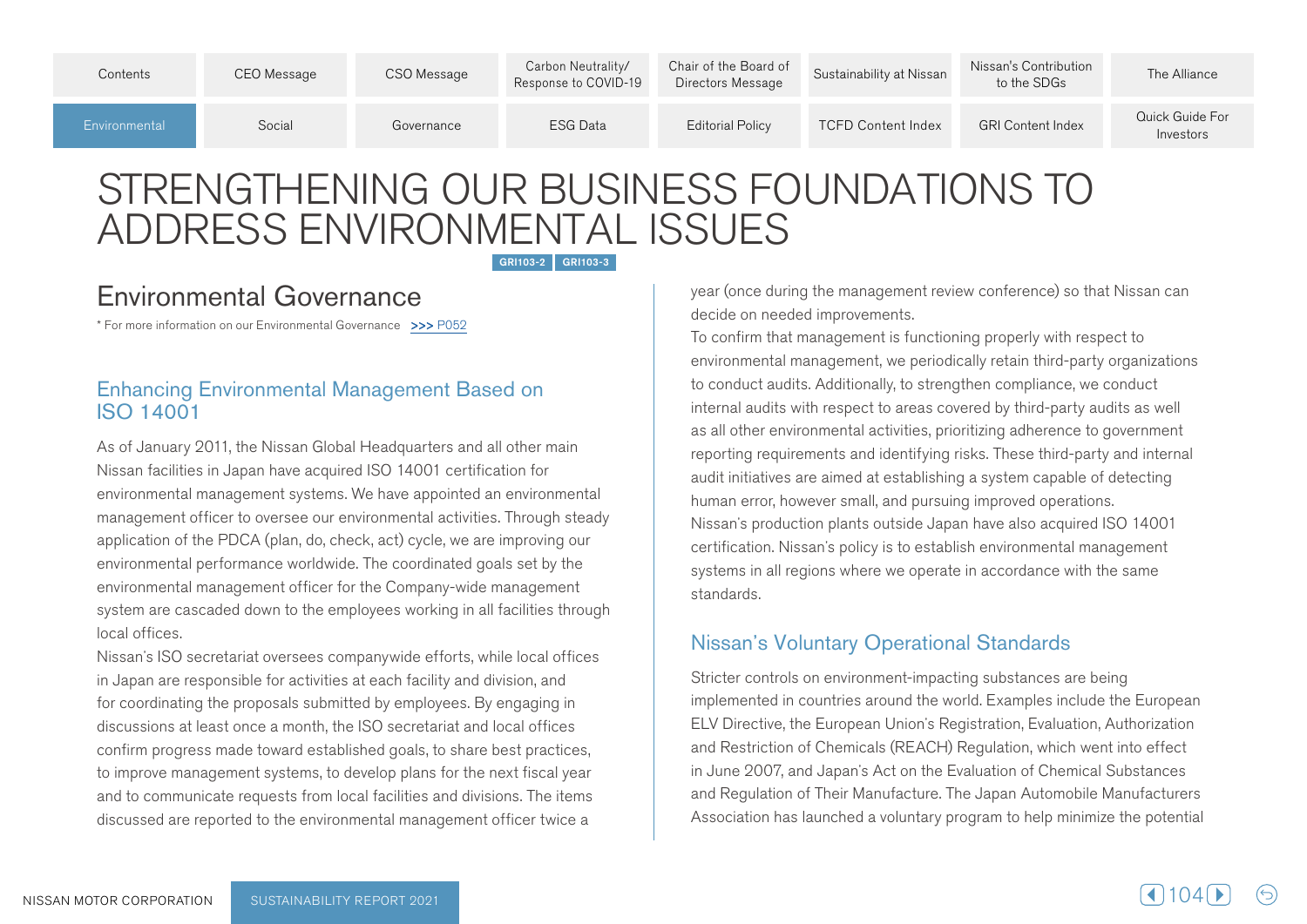| Contents      | CEO Message | CSO Message | Carbon Neutrality/<br>Response to COVID-19 | Chair of the Board of<br>Directors Message | Sustainability at Nissan  | Nissan's Contribution<br>to the SDGs | The Alliance                 |
|---------------|-------------|-------------|--------------------------------------------|--------------------------------------------|---------------------------|--------------------------------------|------------------------------|
| Environmental | Social      | Governance  | ESG Data                                   | <b>Editorial Policy</b>                    | <b>TCFD Content Index</b> | <b>GRI Content Index</b>             | Quick Guide For<br>Investors |

release of formaldehyde, toluene and other volatile organic compounds  $(VOCs)^*$  in vehicle cabins. This program utilizes the VOC guidance value established by the Ministry of Health, Labor and Welfare for specific substances in January 2002 to be met for all new models manufactured or sold by Nissan in Japan after April 2007.

Nissan is strengthening its management of environment-impacting substances, adhering to a planned schedule for their reduction and advancing the use of alternative substances. In 2005, we drew up policies regarding the use of substances scientifically recognized as being hazardous or carrying high hazard risks, as well as those identified by NGOs as dangerous. In 2007, these policies, which restrict environment-impacting substances even more than the domestic laws of the countries where we operate, were rolled out globally.

Based on the above-referenced policies, Nissan developed a specific Nissan Engineering Standard (NES) for the Restricted Use of Substances, which identifies the chemical substances whose use is either prohibited or controlled. The NES is applied in material selection and also in the components and parts used in our vehicles from initial development onward. For example, four heavy metal compounds (mercury, lead, cadmium and hexavalent chromium) and the polybrominated diphenyl ether (PBDE) flame retardant have been either prohibited or restricted in models (excluding OEM vehicles) launched globally since July 2007. To control VOC use in car interiors, Nissan adopted the voluntary targets of the Japan Automobile Manufacturers Association as our own standards for global operations, and we are reviewing and reducing the use of prohibited and controlled chemical substances in materials and adhesives for seats, door trim, floor carpet and other parts.

Every year, we revise the Restricted Use of Substances standards to reflect changes in international laws and regulations and to add new substances covered by our voluntary internal standards. For the 2017 revision, the members of the Renault-Nissan Alliance implemented shared standards based on a reassessment of select criteria for hazards and risks that go beyond the level of compliance, strengthening Alliance activities. We build and maintain communication and management systems throughout the supply chain. For example, we disclose information to users and submit REACH reports to the relevant authorities about the vehicles and parts produced in or exported to Europe from Japan and other countries (including some from the United States). We also comply with Classification, Labeling and Packaging of Substances and Mixtures regulations.

\* VOCs: Organic chemicals that readily evaporate and become gaseous in the atmosphere

#### $GRI 306-3$  GRI 307-1

#### Sanctions and Government Guidance at Nissan **Production Facilities**

During fiscal 2020, in relation to the environmental management system, none of Nissan's production facilities received notifications or sanctions from the government regarding significant violations of environmental laws or .regulations

#### **Raising Employee Awareness**

Nissan's environmental activities are enabled by the knowledge, awareness and competency of its employees. Based on ISO 14001 standards, we will conduct employee education rooted in the Nissan Green Program 2022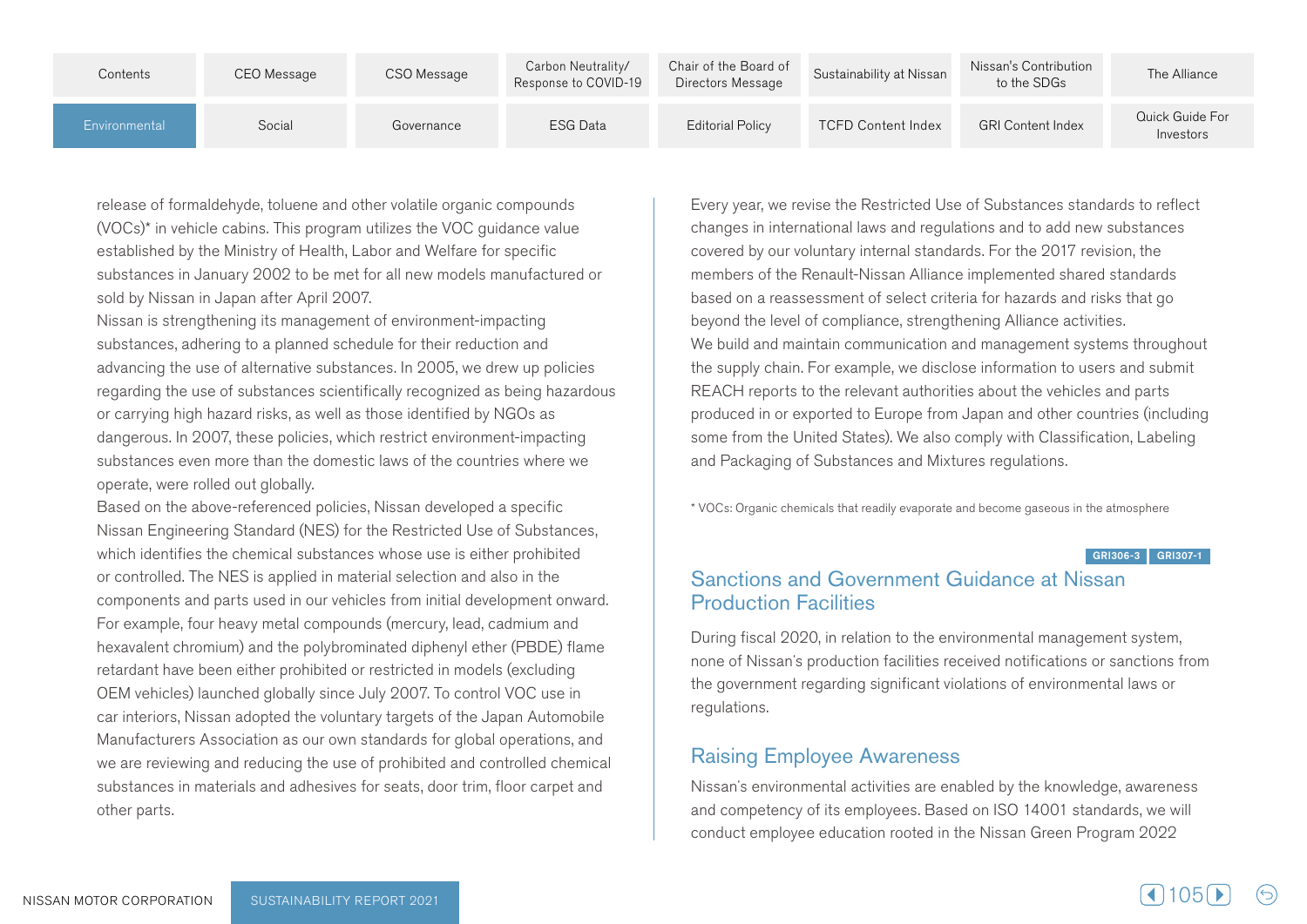| Contents      | CEO Message | CSO Message | Carbon Neutrality/<br>Response to COVID-19 | Chair of the Board of<br>Directors Message | Sustainability at Nissan  | Nissan's Contribution<br>to the SDGs | The Alliance                 |
|---------------|-------------|-------------|--------------------------------------------|--------------------------------------------|---------------------------|--------------------------------------|------------------------------|
| Environmental | Social      | Governance  | <b>ESG Data</b>                            | <b>Editorial Policy</b>                    | <b>TCFD Content Index</b> | <b>GRI Content Index</b>             | Quick Guide For<br>Investors |

(NGP2022) regarding  $CO<sub>2</sub>$  emission reductions, energy, water consumption and waste. In addition, education regarding environmental accident prevention and the management of hazardous materials is provided every year to all employees, including those from affiliated companies working in our production facilities. Training programs with quantitative evaluation are deployed to improve the skills and knowledge of each employee on how to reduce environmental impact in their activities. The content of these training programs is updated every year.

In Japan, we implement a curriculum to educate new employees during orientation and organize seminars for middle managers to deepen their understanding of NGP2022 and environmental issues surrounding the auto industry. We also hold "town hall" meetings to promote dialoque between executives and employees. Employees can stay up to date on our latest environmental initiatives through features in the intranet, internal newsletters and in-house video broadcasts. Overseas, we share information and provide education to employees through the intranet, videos, events and various other communication approaches suited to each region.

#### **Employee-Initiated Activities and Evaluation System**

In fiscal 2008, we added "environment" to the range of kaizen issues addressed by quality control (QC) circles. This has created opportunities for employees to think proactively and propose ideas to improve environmental aspects of our business. Managers encourage the active participation of employees by communicating how these activities of QC circles are linked to the achievement of our midterm business plan. The ideas proposed by

employees are evaluated by managers and QC circle secretariats for their potential contribution to environmental improvement, among other factors, after which we may implement those with the highest potential. The knowledge and skills of the frontline employees on  $CO<sub>2</sub>$  emission reduction, energy management, water conservation and waste and land fill reduction have been compiled in a best-practices manual and shared among global facilities. We hold contests in some facilities during officially designated months in Japan to keep employees motivated about participating in environmental activities. These include the Energy Use Reduction Idea Contest in February (energy-efficiency month), the Water Usage Reduction Idea Contest in June (environment month) and the Waste Reduction Idea Contest in October (3R promotion month). We also use various methods to reward employees for their contributions to environmental improvement activities. These activities are included in the annual performance goals used at some Japanese and overseas locations. This system assesses employees' achievement of goals, reflecting this in performance-related elements of employee bonuses. Employees are also recognized for environmental improvement through Nissan prizes presented by the CEO or other executives, awards given by plant heads and "THANKS CARD" recognition from managers for excellent work or achievements.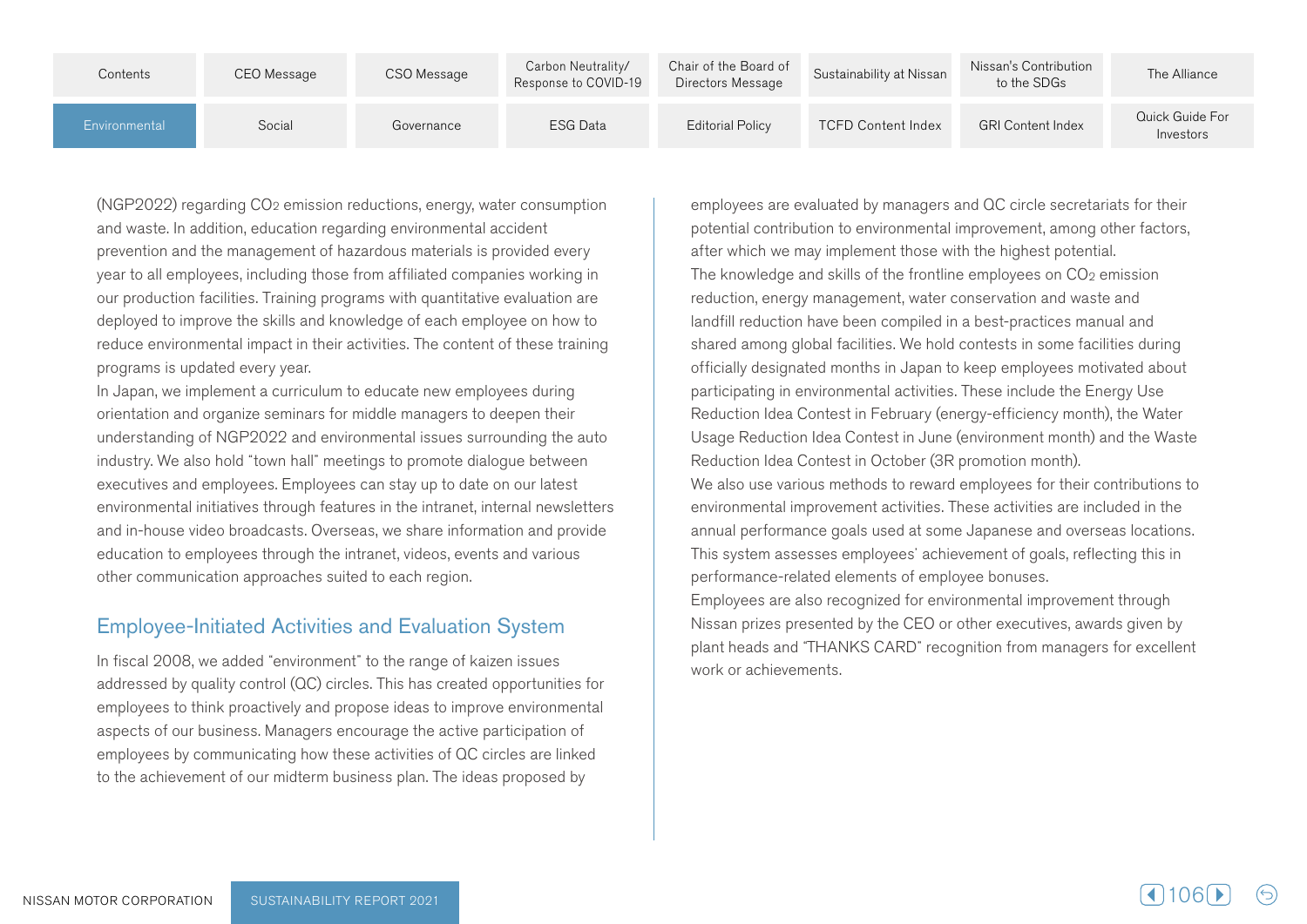| Contents      | CEO Message | CSO Message | Carbon Neutrality/<br>Response to COVID-19 | Chair of the Board of<br>Directors Message | Sustainability at Nissan  | Nissan's Contribution<br>to the SDGs | The Alliance                 |
|---------------|-------------|-------------|--------------------------------------------|--------------------------------------------|---------------------------|--------------------------------------|------------------------------|
| Environmental | Social      | Governance  | <b>ESG Data</b>                            | Editorial Policy                           | <b>TCFD Content Index</b> | <b>GRI Content Index</b>             | Quick Guide For<br>Investors |

## Lifecycle Assessment to Reduce Environmental Impact

Nissan ensures solid environmental management policy by routinely assigning personnel to conduct risk management and having supervisors confirm their suitability and conducting inspections. We also identify potential risks by conducting lifecycle assessments (LCAs). The LCA method is used to quantitatively evaluate and comprehensively assess environmental impact, not just when vehicles are in use, but at all stages of their lifecycle, from resource extraction, manufacturing and transport to disposal. During the period of NGP2022, we are applying the LCA method to ensure steadfast implementation of our environmental activities, such as by identifying their progress and examining ways to further reduce our environmental impact. We are also carrying out LCAs for new technologies to develop environmentally friendlier vehicles.

Our LCA methods have been certified by the Japan Environmental party TÜV Rheinland in Germany (ongoing as of November 2019). The latter Management Association for Industry since 2010 and since 2013 by third $t$  certification is based on ISO 14040/14044 standards and validates the environmental impact calculations in our product LCAs.

We will use the calculations above during the NGP2022 period to conduct LCAs of new vehicles and technologies and enhance efficiency during both the manufacture and operation of vehicles with the aim of further reducing environmental impact during the lifecycle of Nissan vehicles.



#### Global Top Selling Model's Lifecycle Improvements

We have been expanding the application of the LCA method and enhancing the understanding of the environmental impact of our products in quantitative terms, especially our best-selling models worldwide. Coverage on a unit basis has reached approximately 80% of models globally and approximately 90% in Europe.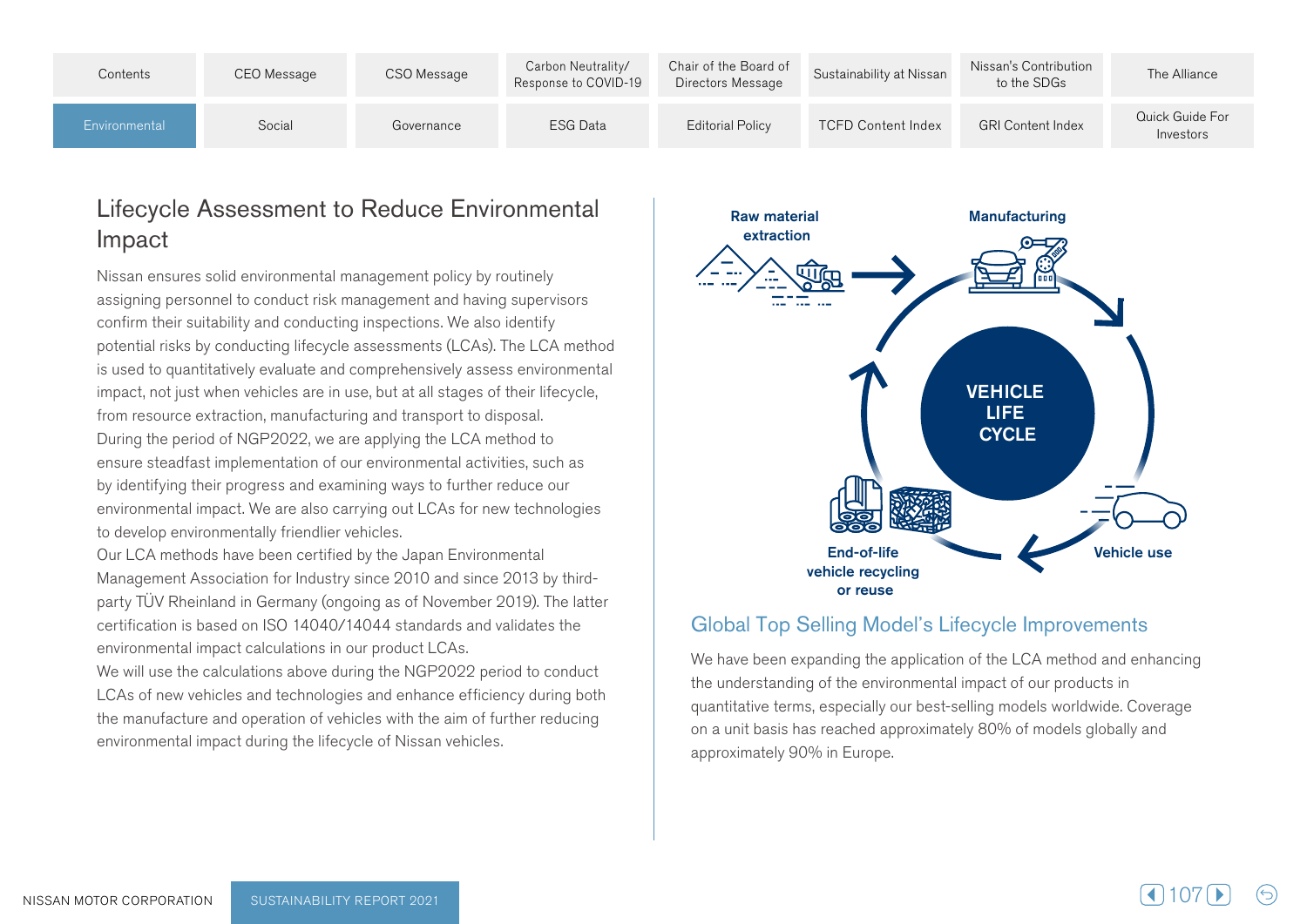| Contents      | CEO Message | CSO Message | Carbon Neutrality/<br>Response to COVID-19 | Chair of the Board of<br>Directors Message | Sustainability at Nissan  | Nissan's Contribution<br>to the SDGs | The Alliance                 |
|---------------|-------------|-------------|--------------------------------------------|--------------------------------------------|---------------------------|--------------------------------------|------------------------------|
| Environmental | Social      | Governance  | <b>ESG Data</b>                            | <b>Editorial Policy</b>                    | <b>TCFD Content Index</b> | <b>GRI Content Index</b>             | Quick Guide For<br>Investors |

With the Altima and Rogue, for example, improvements in internal combustion engine efficiency and vehicle weight reduction have led to both enhanced safety features and lower CO<sub>2</sub> emissions.

#### Lifecycle CO<sub>2</sub> Equivalent Emissions (CO<sub>2</sub>, CH<sub>4</sub>, N<sub>2</sub>O<sub>,</sub> etc.)



at Production in EU, 150,000 km driven in EU (basis for comparison).<br><sup>\*2</sup> Production in United States. 120.000 miles driven in United States (basis for comparison).

## **LCA Comparison for e-POWER Models**

Nissan introduced its new e-POWER powertrain in 2016, marking another significant milestone in the electrification strategy with lifecycle emission .improvements

Compared to their gasoline-powered counterpart models, the Note e-POWER and Serena e-POWER have achieved an 18% and 27% reduction in CO<sub>2</sub> emissions, respectively. Electrified e-POWER vehicles use a system in which a gasoline engine operates only under certain circumstances and is used to generate electricity.

As a result, e-POWER vehicles achieve lower exhaust emissions and better fuel efficiency for driving than conventional gasoline engines. Also, since an e-POWER vehicle only requires a small battery (unlike one that is 100% electric), emissions from the manufacture of dedicated EV parts such as batteries can be kept at a level only slightly above that for parts for conventional vehicles.

There is future potential for further reductions in  $CO<sub>2</sub>$  emissions through additional weight reductions and the optimization of e-POWER energy .management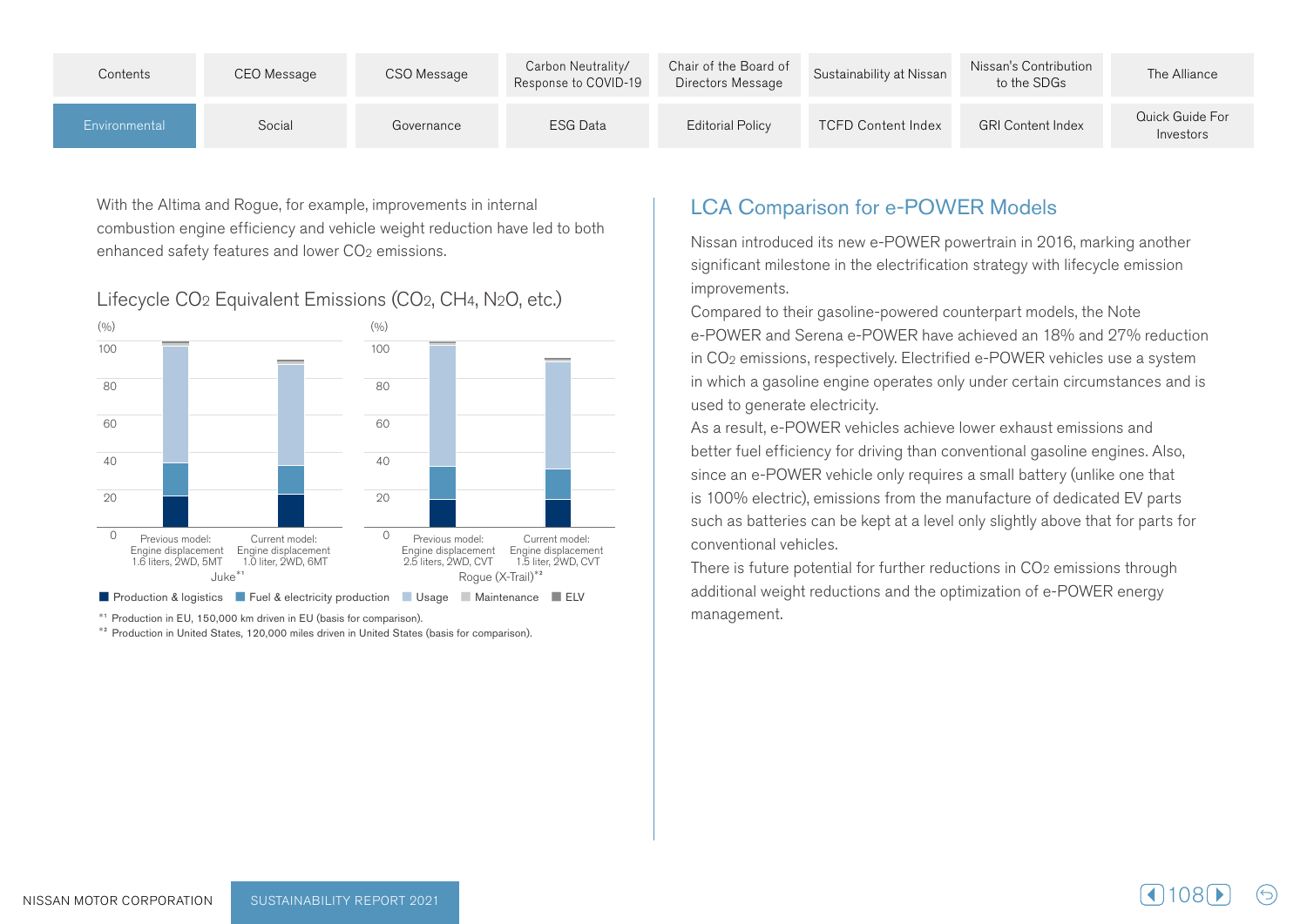| Contents      | CEO Message | CSO Message | Carbon Neutrality/<br>Response to COVID-19 | Chair of the Board of<br>Directors Message | Sustainability at Nissan  | Nissan's Contribution<br>to the SDGs | The Alliance                 |
|---------------|-------------|-------------|--------------------------------------------|--------------------------------------------|---------------------------|--------------------------------------|------------------------------|
| Environmental | Social      | Governance  | ESG Data                                   | <b>Editorial Policy</b>                    | <b>TCFD Content Index</b> | <b>GRI Content Index</b>             | Quick Guide For<br>Investors |

### Lifecycle  $CO<sub>2</sub>$  Equivalent Emissions ( $CO<sub>2</sub>$ , CH<sub>4</sub>, N<sub>2</sub>O, etc.)



Production in Japan, 100,000 km driven in Japan (basis for comparison).

#### **LCA Comparison for the Nissan LEAF**

Compared to conventional vehicles of the same class in Japan, the Nissan LEAF results in approximately  $32\%$  lower  $CO<sub>2</sub>$  emissions during its lifecycle. We are making efforts to reduce  $CO<sub>2</sub>$  emissions during EV production by improving the yield ratio of materials, using more efficient manufacturing processes and increasing the use of recycled materials. We are also continuing to pursue technology development for electric powertrains, power savings on ancillary devices and the use of renewable energy to reduce CO<sub>2</sub> emissions over the entire lifecycle of EVs. Also, at the end-of-life stage, used batteries can be utilized for energy storage in various ways, contributing to reduced CO<sub>2</sub> emissions in society.

#### Lifecycle CO<sub>2</sub> Equivalent Emissions (CO<sub>2</sub>, CH<sub>4</sub>, N<sub>2</sub>O, etc.)



#### Lifecycle Improvements Beyond Climate Change

Nissan is expanding the scope of LCAs to include not just greenhouse gases but also a variety of chemicals amid growing societal concerns over air quality and ocean acidification and eutrophication. Our calculations show that, compared to conventional gasoline engines, the new Serena e-POWER is significantly more environmentally friendly, achieving 11% and 27% emission reductions for all targeted chemical substances and achieving environmental benefits throughout its lifecycle.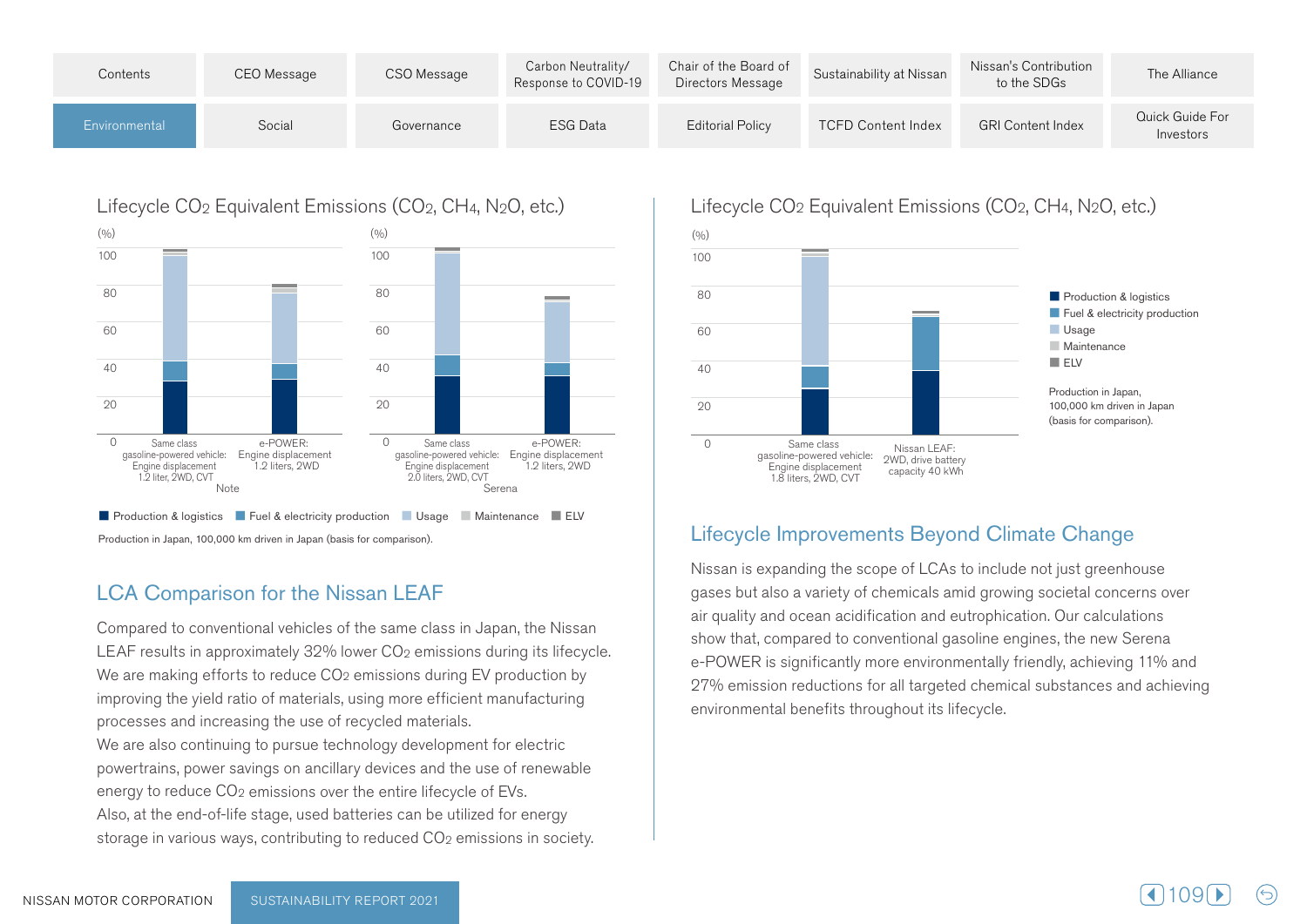| Contents      | CEO Message | CSO Message | Carbon Neutrality/<br>Response to COVID-19 | Chair of the Board of<br>Directors Message | Sustainability at Nissan  | Nissan's Contribution<br>to the SDGs | The Alliance                 |
|---------------|-------------|-------------|--------------------------------------------|--------------------------------------------|---------------------------|--------------------------------------|------------------------------|
| Environmental | Social      | Governance  | <b>ESG Data</b>                            | <b>Editorial Policy</b>                    | <b>TCFD Content Index</b> | <b>GRI Content Index</b>             | Quick Guide For<br>Investors |

Emissions Improvement in the New Serena e-POWER over Its Lifecycle



Production in Japan, 100,000 km driven in Japan.

## Stakeholder Engagement

#### **Working with Suppliers**

As part of NGP2022, we are working to improve suppliers' environmental performance via the following three initiatives:

. We encourage all our global suppliers to manage parts and materials with a shared environmental philosophy in alignment with the Nissan Green Purchasing Guidelines. These quidelines are based on The Renault-Nissan Purchasing Way and the Renault-Nissan Supplier CSR Guidelines and provide detailed information regarding environmental matters. In August 2018, based on NGP2022, we revised the content of the guidelines, adding requests that suppliers undertake their own environmental activities. Additionally, in May 2019, in order to strengthen management of environment-impacting substances, we added requirements dealing with supplier self-diagnosis of environment-impacting substance management and related topics, and asked all suppliers to follow them. •We also participate in the supply-chain program of CDP (previously known as the Carbon Disclosure Project), an international nonprofit, through which we request information on climate change and water from suppliers and conduct comprehensive performance reviews. During fiscal 2020, we asked our large contract suppliers to take part in the supply-chain program to provide responses on their environmental activities. 85% of them participated in the CDP program on climate change data and 81% in the CDP program on water security. Based on the results from these surveys, we engaged with a number of suppliers in order to incentivize work on the ongoing improvement of their environmental initiatives. • We are promoting THANKS (Trusty and Harmonious Alliance Network

GRI308-1 GRI308-2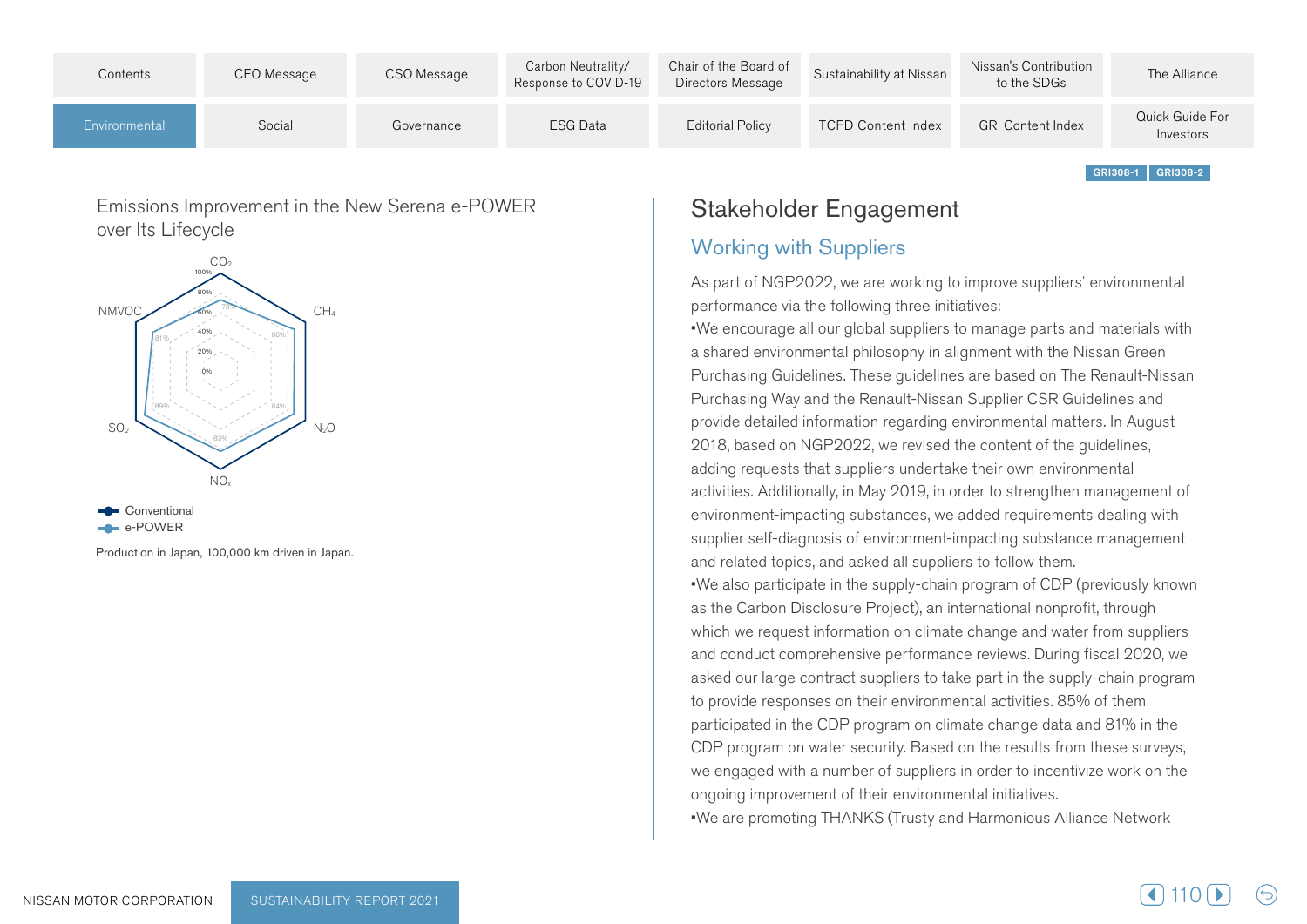| Contents      | CEO Message | CSO Message | Carbon Neutrality/<br>Response to COVID-19 | Chair of the Board of<br>Directors Message | Sustainability at Nissan  | Nissan's Contribution<br>to the SDGs | The Alliance                 |
|---------------|-------------|-------------|--------------------------------------------|--------------------------------------------|---------------------------|--------------------------------------|------------------------------|
| Environmental | Social      | Governance  | ESG Data                                   | <b>Editorial Policy</b>                    | <b>TCFD Content Index</b> | <b>GRI Content Index</b>             | Quick Guide For<br>Investors |

Kaizen activity with Suppliers) activities, a joint improvement program that emphasizes trust and cooperation with suppliers. Regarding energy use (electricity and gas) and CO<sub>2</sub> emission reduction in particular, we are taking the lead in cooperating with our main suppliers as part of the energy-efficient THANKS activities, based on the initiatives of our internal production facilities.

### Working with Consolidated Production Companies

We encourage our consolidated production companies in a variety of markets to acquire ISO 14001 certification and to undertake other environmental initiatives based on their respective policies. Meetings with major consolidated production companies in Japan are held to exchange views on cooperation toward the goals outlined in NGP2022. The meetings lead to a deeper shared understanding of the details of NGP2022 and the initiatives undertaken by each company.

#### **Working with Dealerships**

Our dealerships in Japan have introduced an original approach to environmental management based on ISO 14001 certification called the "Nissan Green Shop" certification system. This program is managed through internal audits conducted by the dealerships every six months, in addition to annual reviews and certification renewal audits carried out every three years by Nissan Motor Co., Ltd. (NML). As of the end of March 2020, the system has certified approximately 2,700 dealerships of 153 dealers, including parts dealers, as Nissan Green Shops.

## **Working with Future Generations**

Today's youths are the future leaders of our society. We are working to share information on environmental issues with the younger generation, and to raise awareness among tomorrow's leaders.

We have been conducting environmental programs for students in school visits in Japan since 2008 in which more than 100,000 students had participated as of March 2020. In NGP 2022, we will further expand the program in Japan and in other countries.

## Key Activities in NGP2022

Youth education programs, such as Nissan Waku-Waku Eco School, an interactive program delivered by Nissan employees to schoolchildren, will be expanded globally to:

- Share knowledge of global environmental issues
- Introduce our environmental initiatives. such as the Nissan LEAF electric vehicle and our other green technologies Through environmental education, the program encourages participants to adopt eco-friendly activities in their daily lives.

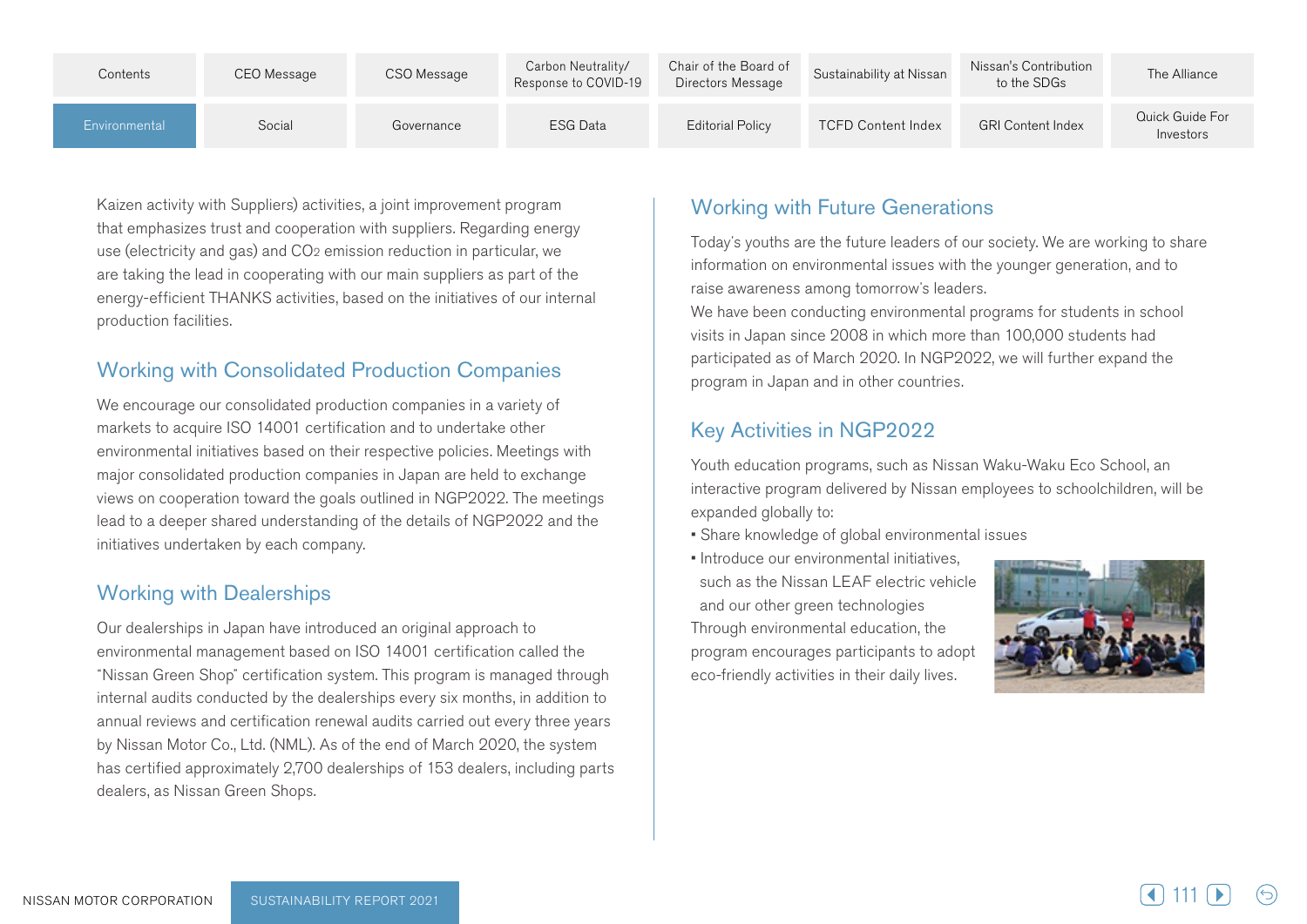| Contents      | CEO Message | CSO Message | Carbon Neutrality/<br>Response to COVID-19 | Chair of the Board of<br>Directors Message | Sustainability at Nissan  | Nissan's Contribution<br>to the SDGs | The Alliance                 |
|---------------|-------------|-------------|--------------------------------------------|--------------------------------------------|---------------------------|--------------------------------------|------------------------------|
| Environmental | Social      | Governance  | ESG Data                                   | <b>Editorial Policy</b>                    | <b>TCFD Content Index</b> | <b>GRI Content Index</b>             | Quick Guide For<br>Investors |

 $GRI 304-1$  GRI 304-2 GRI 304-3 GRI 304-4

## **Working with NGOs**

Nissan believes that environmental activities are critical in social contribution carbon society, including implementing educational programs to deepen activities, thus we are engaged in various activities to realize a lowunderstanding of global environmental issues. At the same time, in order to respond to the increasing complexity of environmental issues, we believe that it is effective to collaborate with NGOs, NPOs, governments and various other stakeholders to enhance these activities while making the most of our mutual strengths.

Our Corporate Philanthropy Goal is to realize a cleaner, safer and more inclusive society. NGP2022 seeks to support local communities through various projects by collaborating globally with NGOs to respond to issues such as climate change and water scarcity.

#### Key Activities in NGP2022

: Fostering employees environmental awareness through participation in World Wide Fund for Nature Japan (WWF Japan) campaigns

Continue participation in WWF's worldwide Earth Hour environmental enlightenment campaign toward greenhouse gas emission reduction

Collaboration with Conservation International on protection of a critical watershed area Support for a forest restoration project through a Ridge to Reef approach in Bali, Indonesia. Create jobs and build capacity\* by developing community-based environmental conservation projects.

\* Build and improve capacities that groups, organizations and society need to achieve their goals

#### Priority Issues for Automobile Manufacturers Regarding the Protection of Air, Water, Soil and Biodiversity

The United Nations Millennium Ecosystem Assessment report issued in 2005 concluded that ecosystem services had degraded over the past 50 years more rapidly and extensively than in any comparable period in history. Humankind depends on a number of ecosystem services, including the provision of food and fresh water, climate regulation and protection from natural disasters. The automotive industry must recognize both its impact on ecosystems and its dependence on these services. Companies today face the pressing need to balance environmental preservation and economic progress as they pursue their business activities.

Using methods identified in the Corporate Ecosystem Services Review<sup>\*1</sup>. we have evaluated the value chain from the extraction of material resources

to vehicle production and operation. We have identified three response priority areas as an automobile manufacturer: energy sourcing, mineral material sourcing and water usage. We published a report titled "Ecosystem Services and the Automotive Sector"\*<sup>2</sup> in 2010 collating the outcome of this work. Our calculations in June 2013 showed that more than 20 times as much water was used upstream in the supply chain than by Nissan itself. We are following up by re-evaluating and further developing our existing environmental initiatives and